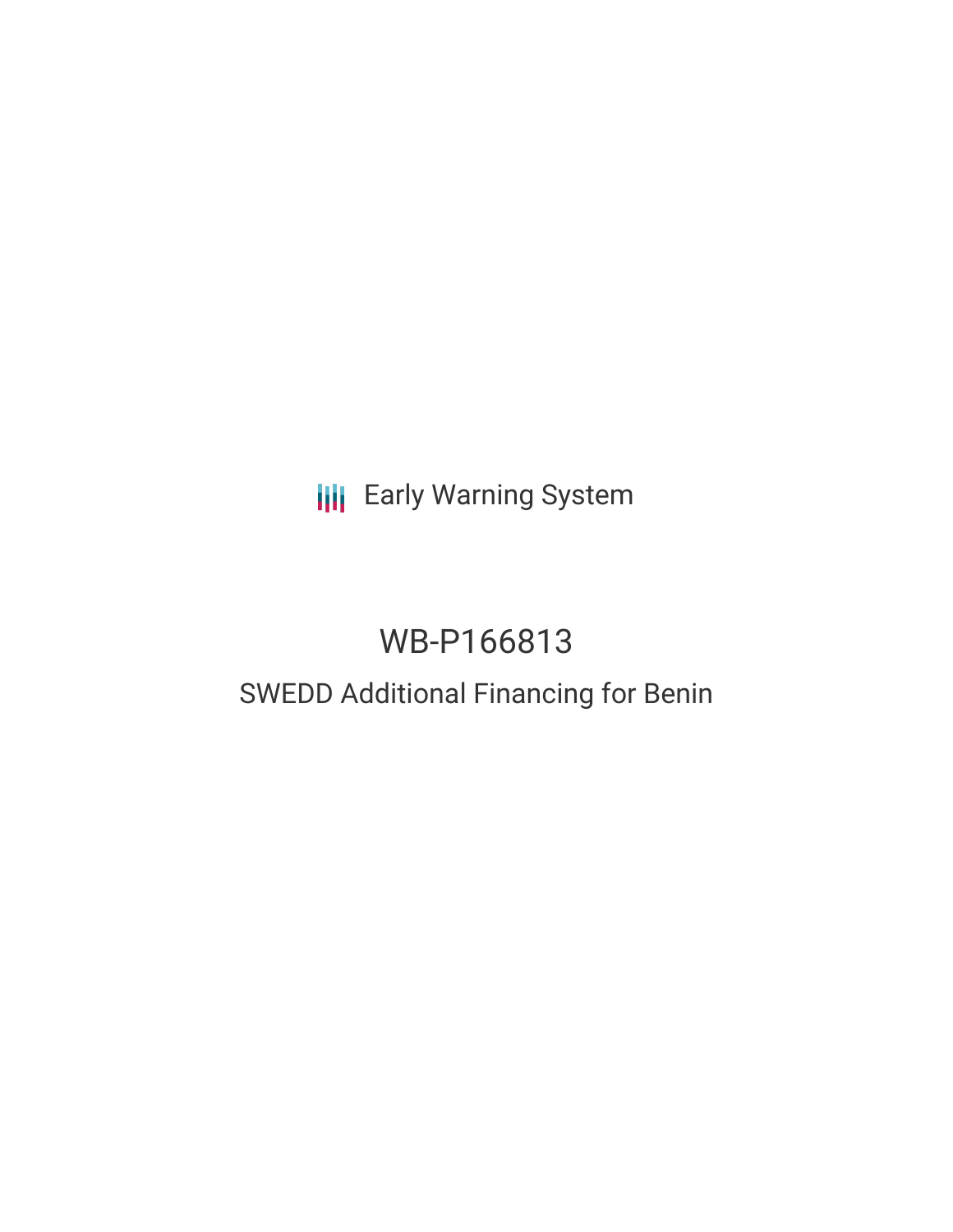

#### **Quick Facts**

| <b>Countries</b>               | Benin, Chad, Ivory Coast, Mali, Mauritania, Niger                                               |
|--------------------------------|-------------------------------------------------------------------------------------------------|
| <b>Financial Institutions</b>  | World Bank (WB)                                                                                 |
| <b>Status</b>                  | Proposed                                                                                        |
| <b>Bank Risk Rating</b>        | U                                                                                               |
| <b>Voting Date</b>             | 2018-12-20                                                                                      |
| <b>Borrower</b>                | Government of Niger, Government of Burkina Faso, Government of Benin, Government of Mauritania, |
| <b>Sectors</b>                 | <b>Education and Health</b>                                                                     |
| <b>Investment Amount (USD)</b> | $$45.00$ million                                                                                |
| <b>Project Cost (USD)</b>      | $$45.00$ million                                                                                |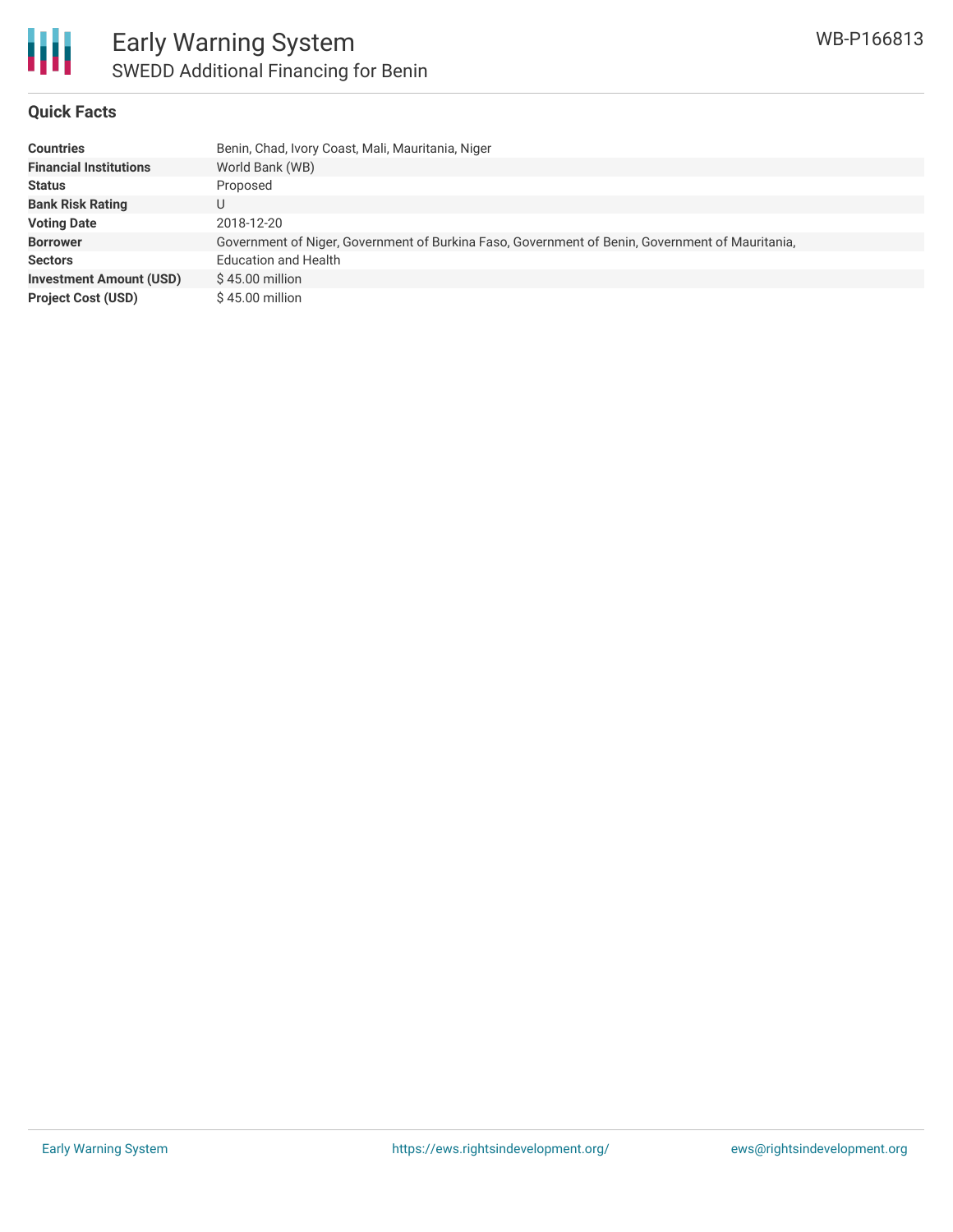

#### **Project Description**

The development objective is to increase women and adolescent girls' empowerment and their access to quality reproductive, childand maternal health services in selected areas of the participating countries, including the Recipients' territory, and to improve regional knowledge generation and sharing as well as regional capacity and coordination.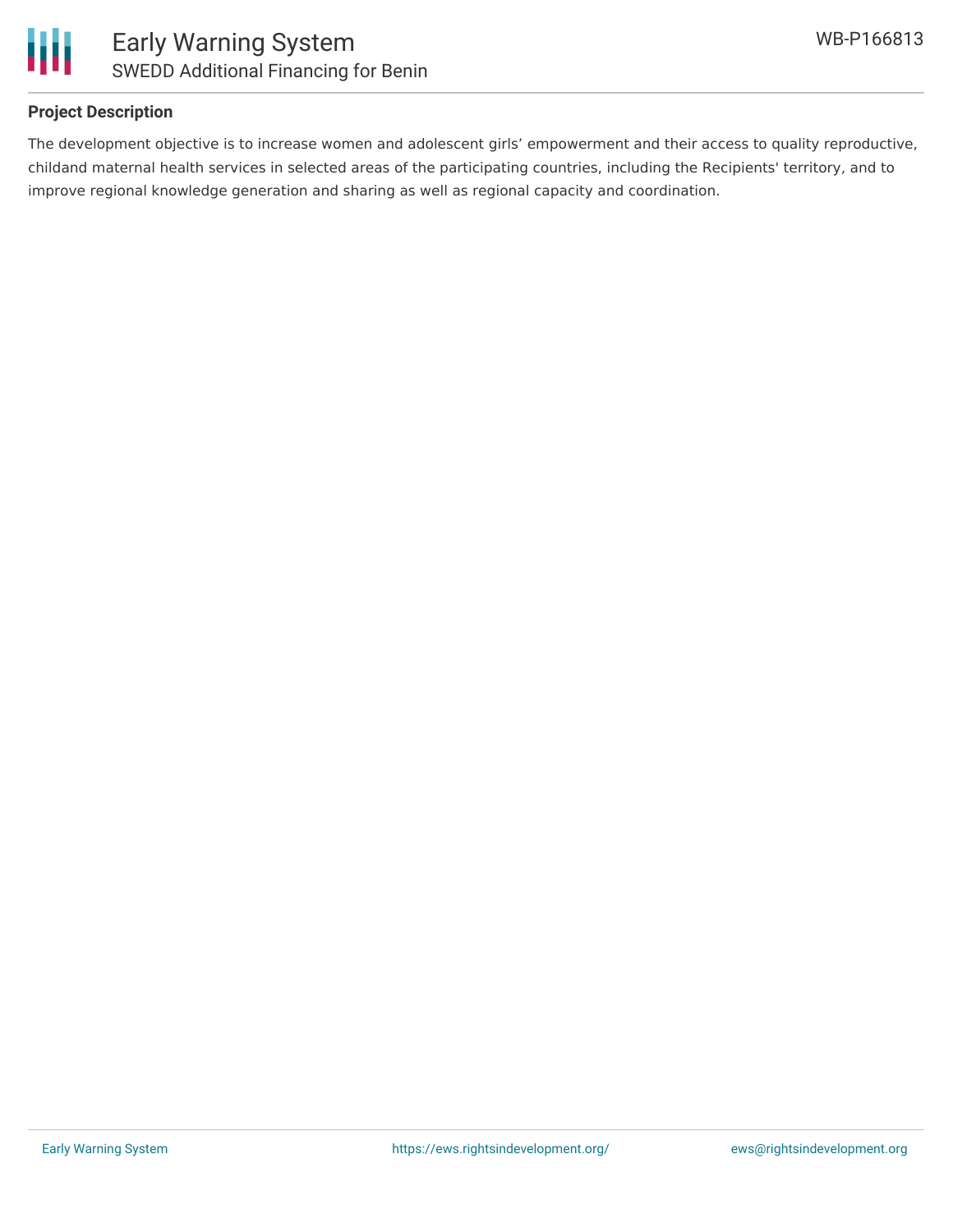

## **Investment Description**

World Bank (WB)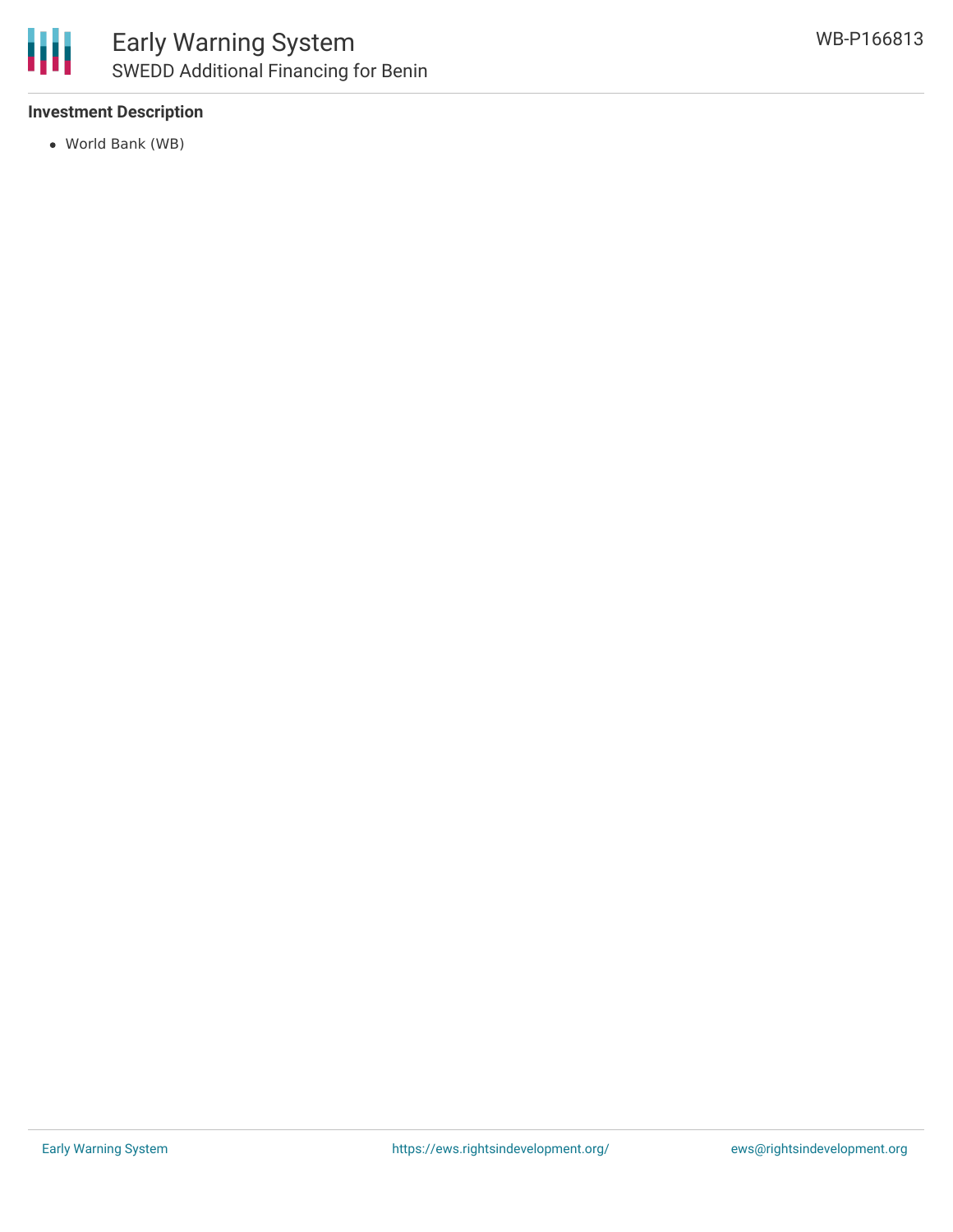

### **Contact Information**

Ministere de l'amenagement du territoire et de la population Moussa Sidibe Coordinator [sidibe85@hotmail.com](mailto:sidibe85@hotmail.com)

Ministere de la Population Omar KONDO ZAROUMEYE Coordinator [omakondo70@yahoo.fr](mailto:omakondo70@yahoo.fr)

#### ACCOUNTABILITY MECHANISM OF WORLD BANK

The World Bank Inspection Panel is the independent complaint mechanism and fact-finding body for people who believe they are likely to be, or have been, adversely affected by a World Bank-financed project. If you submit a complaint to the Inspection Panel, they may investigate to assess whether the World Bank is following its own policies and procedures for preventing harm to people or the environment. You can contact the Inspection Panel or submit a complaint by emailing ipanel@worldbank.org. You can learn more about the Inspection Panel and how to file a complaint at: http://ewebapps.worldbank.org/apps/ip/Pages/Home.aspx.